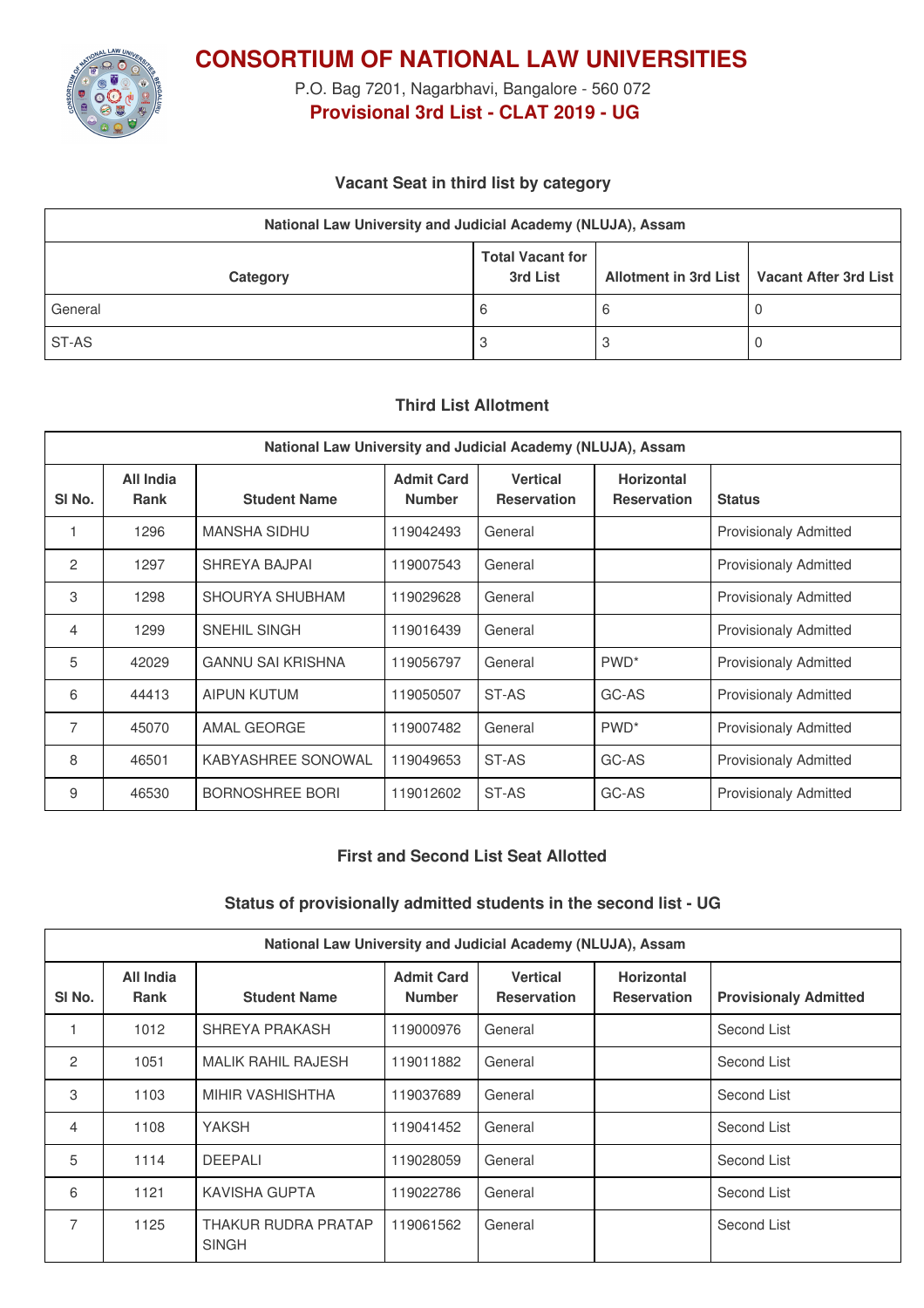| National Law University and Judicial Academy (NLUJA), Assam |                                 |                                        |                                    |                                       |                                         |                              |
|-------------------------------------------------------------|---------------------------------|----------------------------------------|------------------------------------|---------------------------------------|-----------------------------------------|------------------------------|
| SI No.                                                      | <b>All India</b><br><b>Rank</b> | <b>Student Name</b>                    | <b>Admit Card</b><br><b>Number</b> | <b>Vertical</b><br><b>Reservation</b> | <b>Horizontal</b><br><b>Reservation</b> | <b>Provisionaly Admitted</b> |
| 8                                                           | 1149                            | <b>MAYANK GREWAL</b>                   | 119032181                          | General                               |                                         | Second List                  |
| 9                                                           | 1150                            | SHREY GOYAL                            | 119069493                          | General                               |                                         | Second List                  |
| 10                                                          | 1153                            | <b>AKRITI SHARMA</b>                   | 119021449                          | General                               |                                         | Second List                  |
| 11                                                          | 1158                            | <b>VENKATESH PANDEY</b>                | 119018835                          | General                               |                                         | Second List                  |
| 12                                                          | 1172                            | SHIVANGI BANERJEE                      | 119022991                          | General                               |                                         | Second List                  |
| 13                                                          | 1186                            | RISHITA KHANDELWAL                     | 119001313                          | General                               |                                         | Second List                  |
| 14                                                          | 1188                            | <b>SURBHI PAREEK</b>                   | 119053865                          | General                               |                                         | Second List                  |
| 15                                                          | 1192                            | <b>GAURAV RAJ</b>                      | 119074689                          | General                               |                                         | Second List                  |
| 16                                                          | 1194                            | <b>JESIKA SOMANI</b>                   | 119023011                          | General                               |                                         | Second List                  |
| 17                                                          | 1196                            | SONAREKHA RAY                          | 119034966                          | General                               |                                         | Second List                  |
| 18                                                          | 1204                            | <b>KARTHIK</b><br><b>MADHUSOODANAN</b> | 119008321                          | General                               |                                         | Second List                  |
| 19                                                          | 1210                            | SAKSHAM CHATURVEDI                     | 119039734                          | General                               |                                         | Second List                  |
| 20                                                          | 1211                            | <b>HARSH AMRIT</b>                     | 119005908                          | General                               |                                         | Second List                  |
| 21                                                          | 1216                            | <b>SHIRISH PARASHAR</b>                | 119050621                          | General                               |                                         | Second List                  |
| 22                                                          | 1218                            | YASH VARDHAN MISHRA                    | 119016502                          | General                               |                                         | Second List                  |
| 23                                                          | 1227                            | <b>SHAGUN KANODIA</b>                  | 119027362                          | General                               |                                         | Second List                  |
| 24                                                          | 1232                            | VISHNU RAO BEEDU                       | 119029984                          | General                               |                                         | Second List                  |
| 25                                                          | 1238                            | <b>ATUL CHAUBEY</b>                    | 119034573                          | General                               |                                         | Second List                  |
| 26                                                          | 1247                            | <b>RAJAT KUMAR GARG</b>                | 119023638                          | General                               |                                         | Second List                  |
| 27                                                          | 1253                            | <b>SARTHAK GARG</b>                    | 119071285                          | General                               |                                         | Second List                  |
| 28                                                          | 1259                            | <b>MUSKAN PATODIA</b>                  | 119019880                          | General                               |                                         | Second List                  |
| 29                                                          | 1261                            | <b>MOHAK AGARWAL</b>                   | 119001631                          | General                               |                                         | Second List                  |
| 30                                                          | 1262                            | <b>VANJUL SINHA</b>                    | 119013087                          | General                               |                                         | Second List                  |
| 31                                                          | 1263                            | PRIYANSHU JHA                          | 119015972                          | General                               |                                         | Second List                  |
| 32                                                          | 1266                            | ANANYA GARG                            | 119007898                          | General                               |                                         | Second List                  |
| 33                                                          | 1267                            | YAALESH BAJAJ                          | 119006955                          | General                               |                                         | Second List                  |
| 34                                                          | 1284                            | NISHITA MOHAPATRA                      | 119013730                          | General                               |                                         | Second List                  |
| 35                                                          | 1290                            | ABHISHEK MOHANDAS<br><b>NAIR</b>       | 119021954                          | General                               |                                         | Second List                  |
| 36                                                          | 1410                            | <b>ABHINAV SAIKIA</b>                  | 119006327                          | General                               | $GC-AS^*$                               | Second List                  |
| 37                                                          | 1804                            | PRANAV CHANDHOKE                       | 119010820                          | General                               | $GC-AS^*$                               | Second List                  |
| 38                                                          | 1876                            | SHIVAM BHATTACHARYA                    | 119018861                          | General                               | $GC-AS^*$                               | Second List                  |
| 39                                                          | 2552                            | DEBARGHA ROY                           | 119061421                          | General                               | $GC-AS^*$                               | Second List                  |
| 40                                                          | 3161                            | SANGITA SHARMA                         | 119004296                          | General                               | $GC-AS^*$                               | Second List                  |